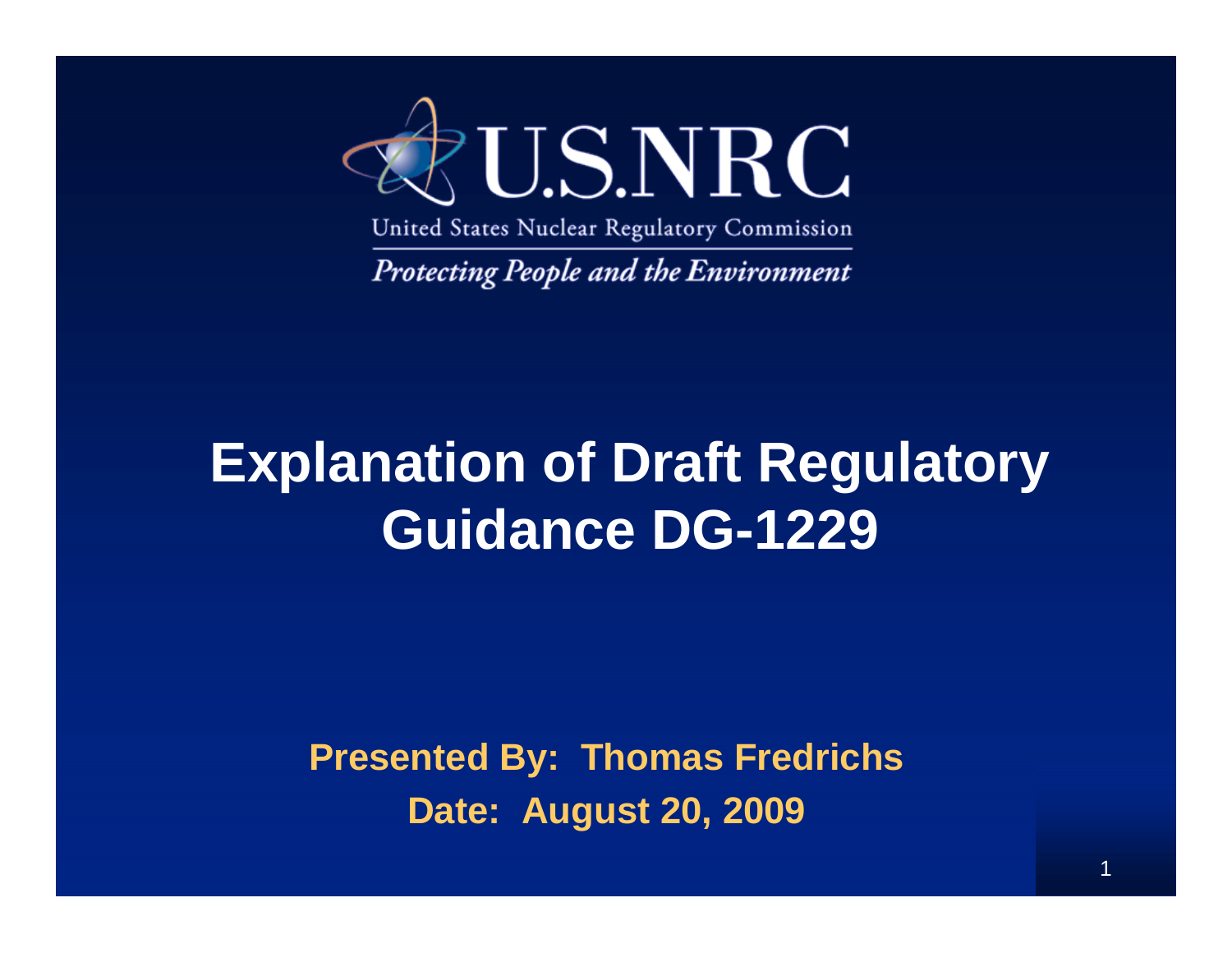

### **Overview**

- **Regulatory history** – **Timing of adjustments to financial assurance**
- **Significant changes in RG 1.159**
- **Reasons for changes in RG 1.159** – **DG-1229**
- **Contact for comments**

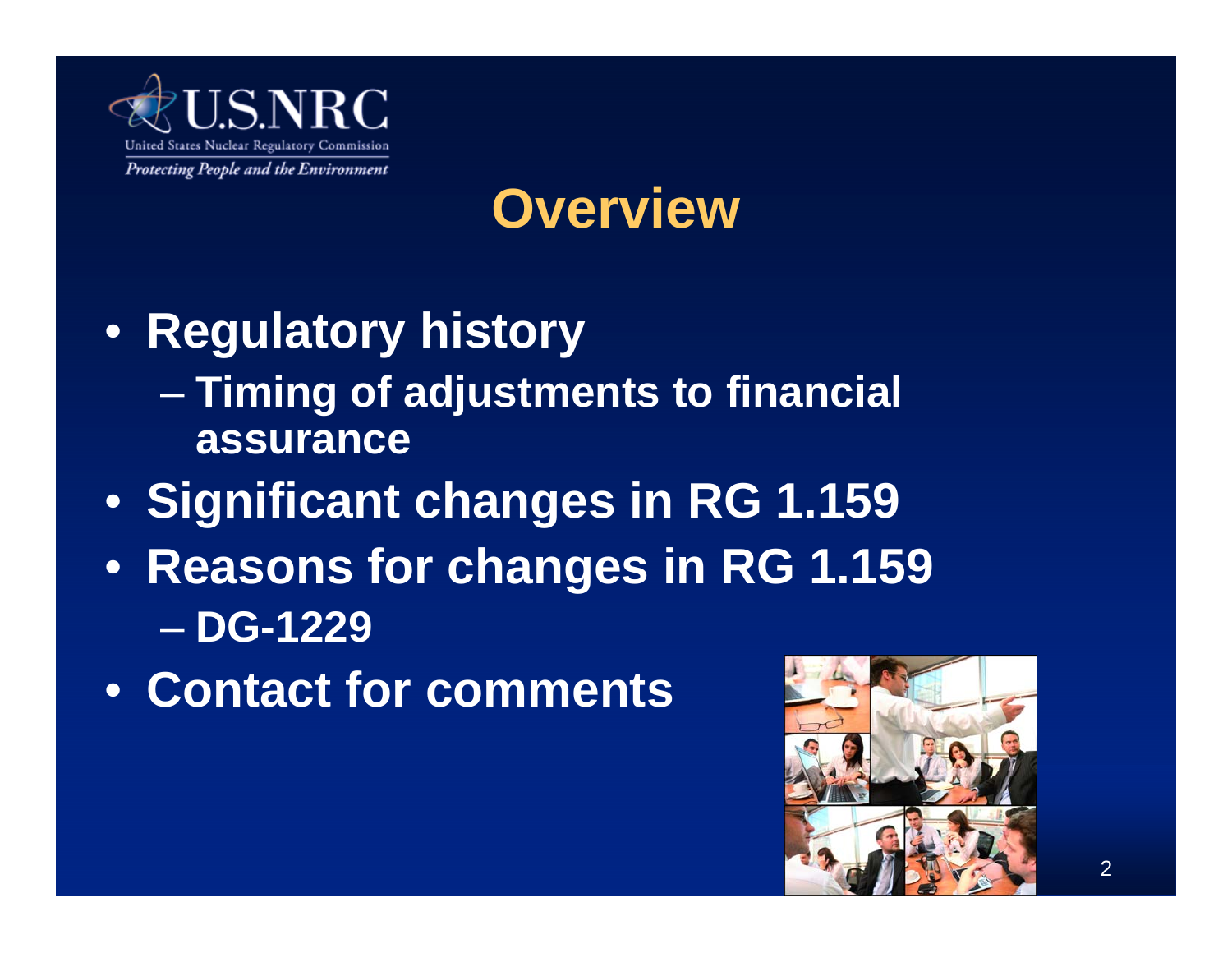

## **Regulatory History**

- **Regulations 10 CFR 50.75** – **1988 original issue** – **1998 update for deregulation** • **Regulatory Guidance RG 1.159** – **1990**
	- **2003 Revision 1**

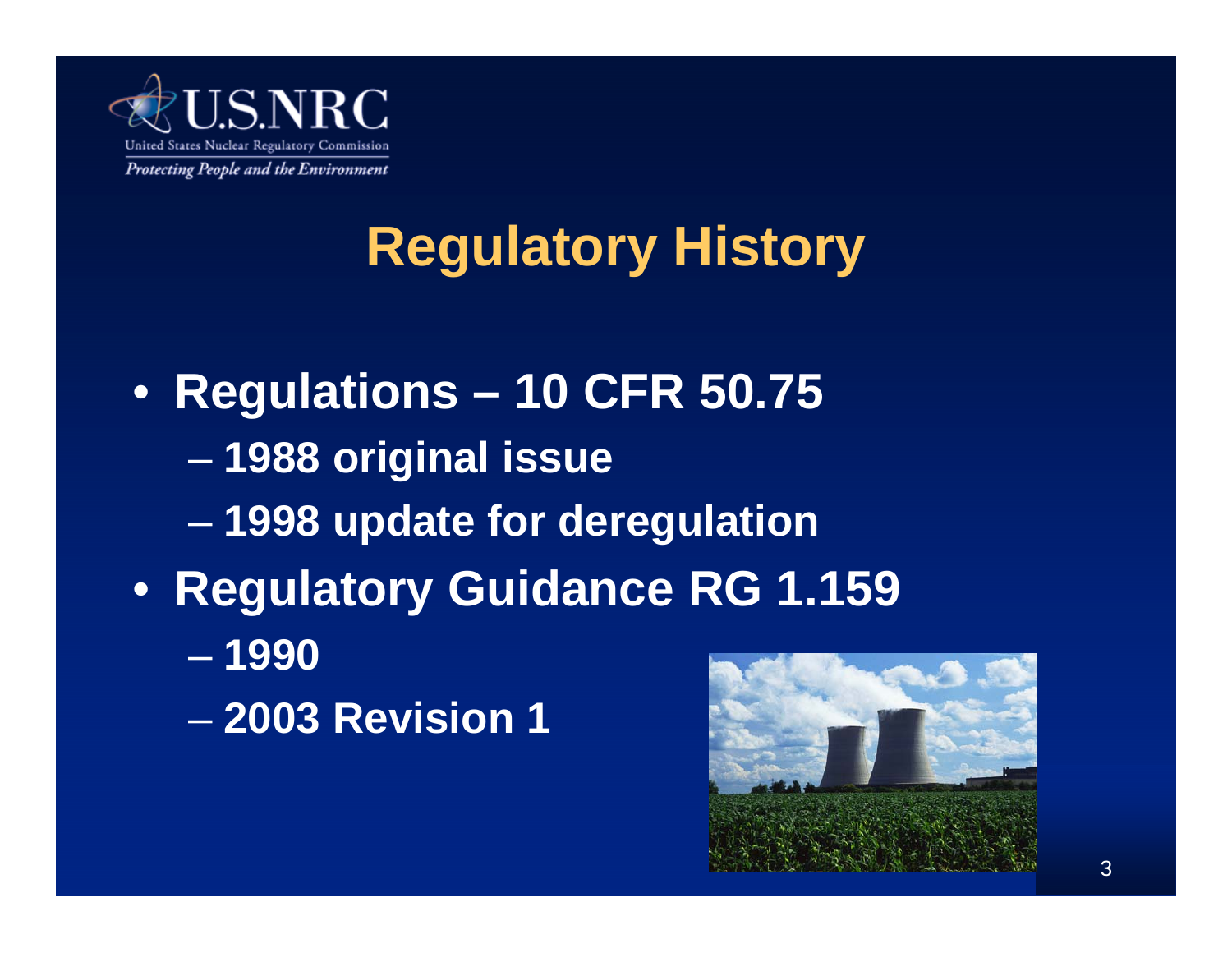

## **Regulatory History: Regulations**

- **1988 original issue** – **"Utility" and "non-utility" licensees**
	- **Power reactors were all utilities**
		- **Minimum assurance amount specified**
	- **"Non-utility" meant research and test reactors**
		- **Minimum assurance amount specified**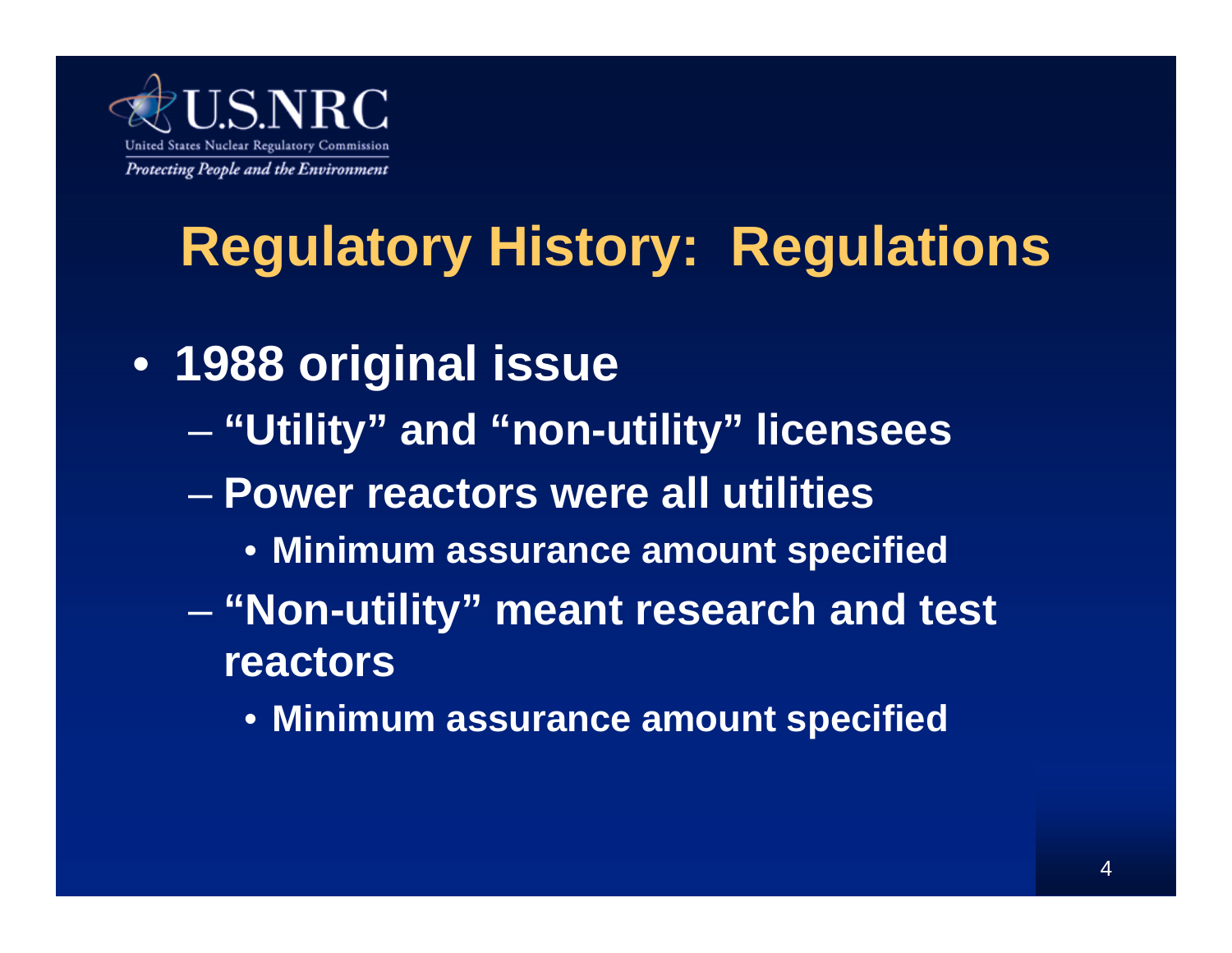

## **Regulatory History: Regulations (cont'd)**

• **1998 update for deregulation**

- **Deregulation changed meaning of "nonutility"**
- **"Power" and "non-power" reactors**
- **More assurance methods permitted**
- **Earnings credit allowed**
- **External sinking fund limitations**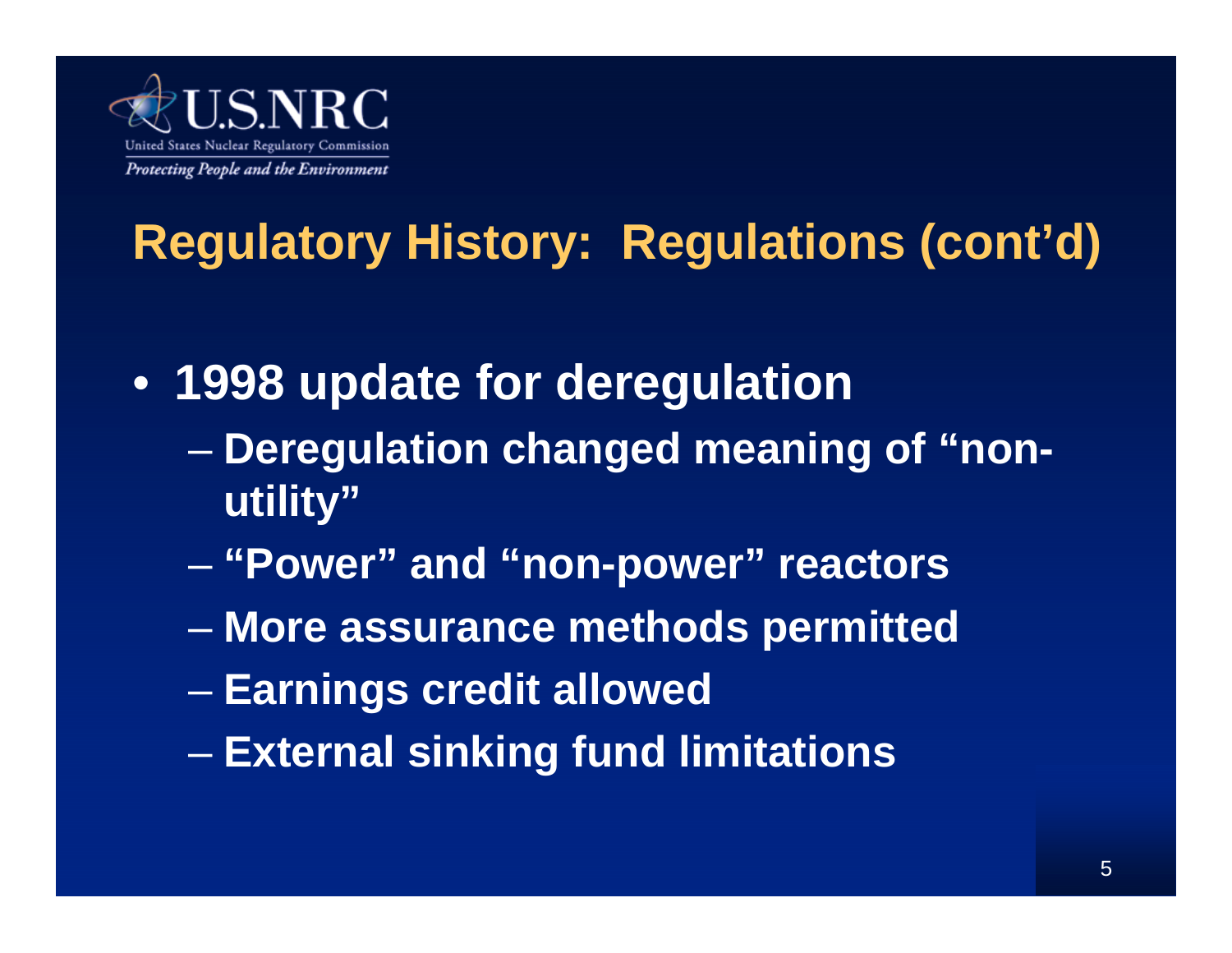

## **Regulatory History: Regulations (cont'd)**

### •**1998 update for deregulation (cont'd)**

- **Rate-regulated power reactors**
	- **Cost recovery through cost-of-service rates or non-bypassable charges set by ratemaking regulation**

#### – **Non-rate-regulated power reactors**

• **No cost recovery through ratemaking regulation**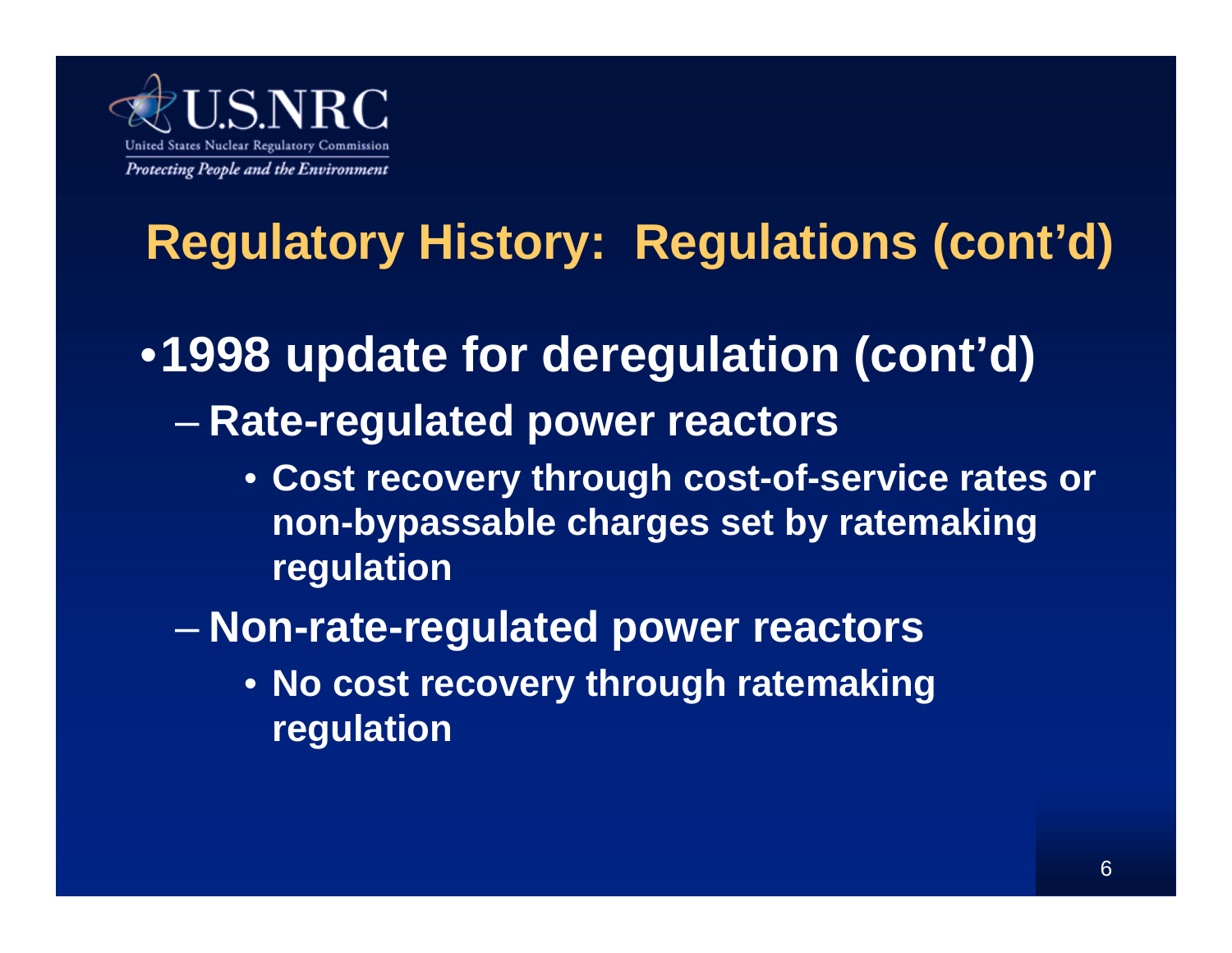

# **Regulatory History: RG 1.159**

- **1990**
	- **Timing of adjustments to financial assurance**
		- **Utilities: next rate case but no longer than 5 years**
		- **Non-utilities: unspecified**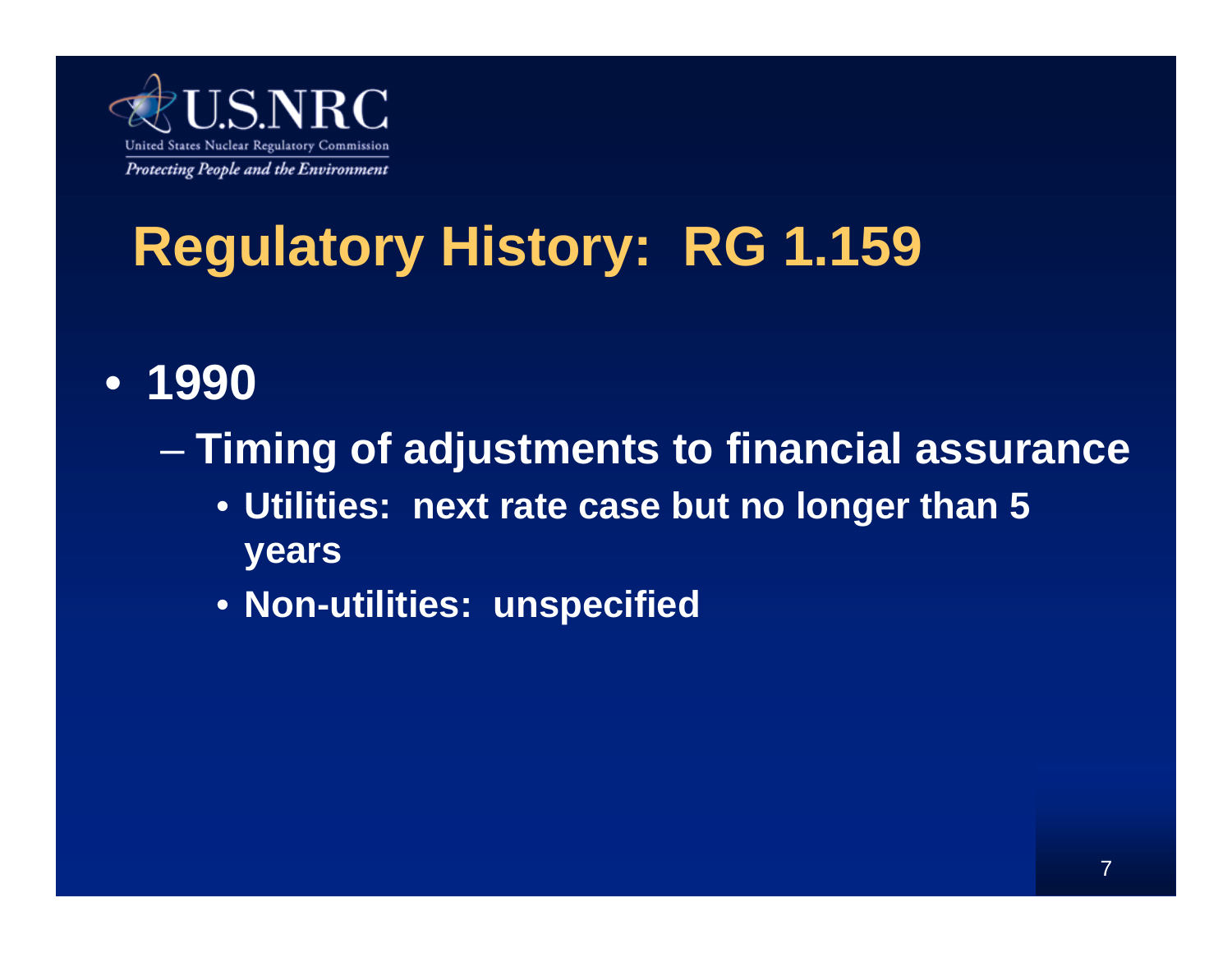

### **Regulatory History: RG 1.159 (cont'd)**

• **2003** 

#### – **Timing of adjustments to financial assurance**

- **Rate-regulated power reactors: 6 years**
- **Non-rate-regulated power reactors: 2 years to coincide with biennial funding status report**

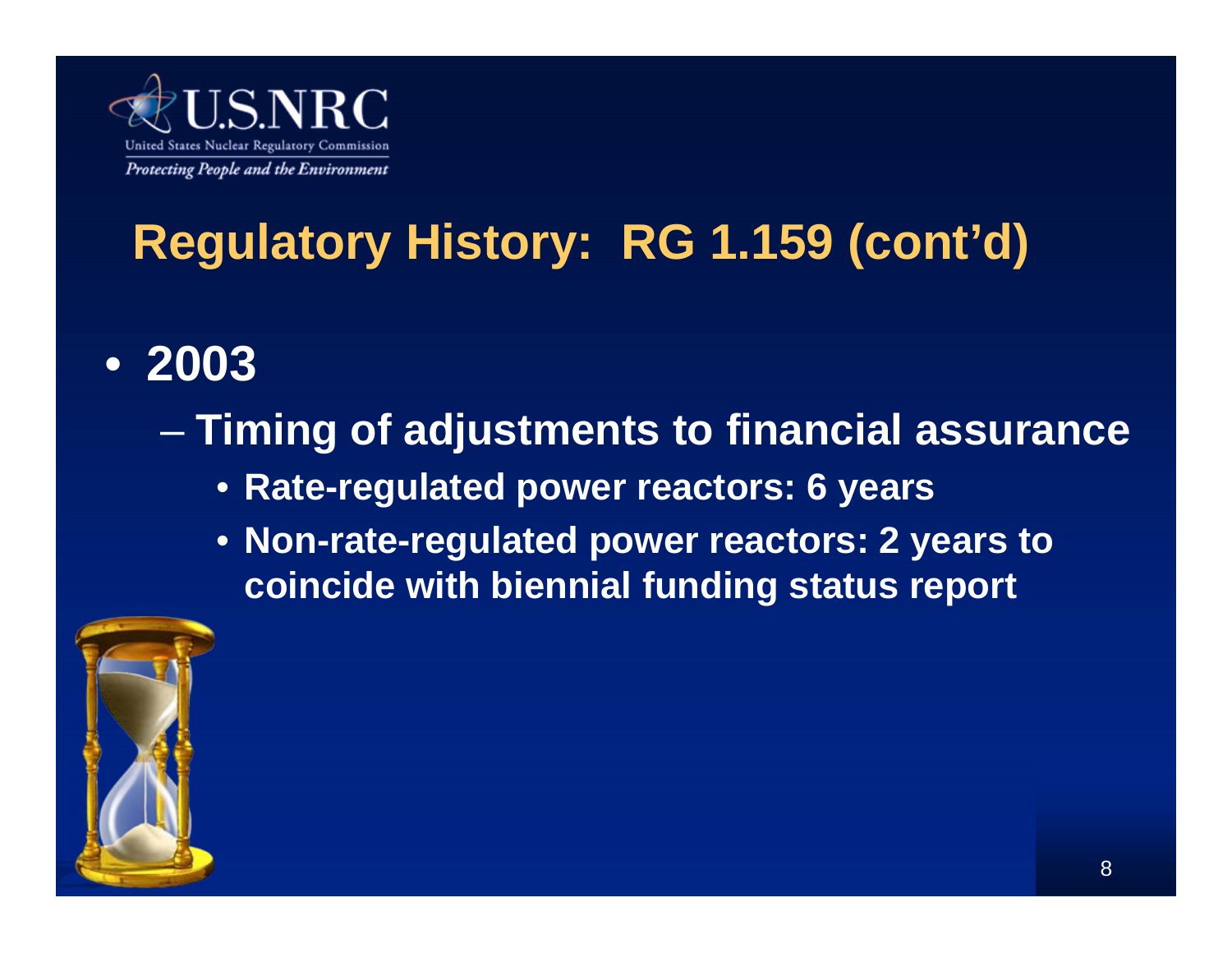

# **Significant changes in RG 1.159**

- **2009 (draft for comment)** – **Timing of adjustments to financial assurance**
	- **Rate-regulated power reactors: next rate case**
	- **Non-rate-regulated power reactors: annually by Dec. 31 of following year**
	- **Reference to cost estimation guidance**
	- **SAFSTOR earnings credit** 
		- **Account for storage costs**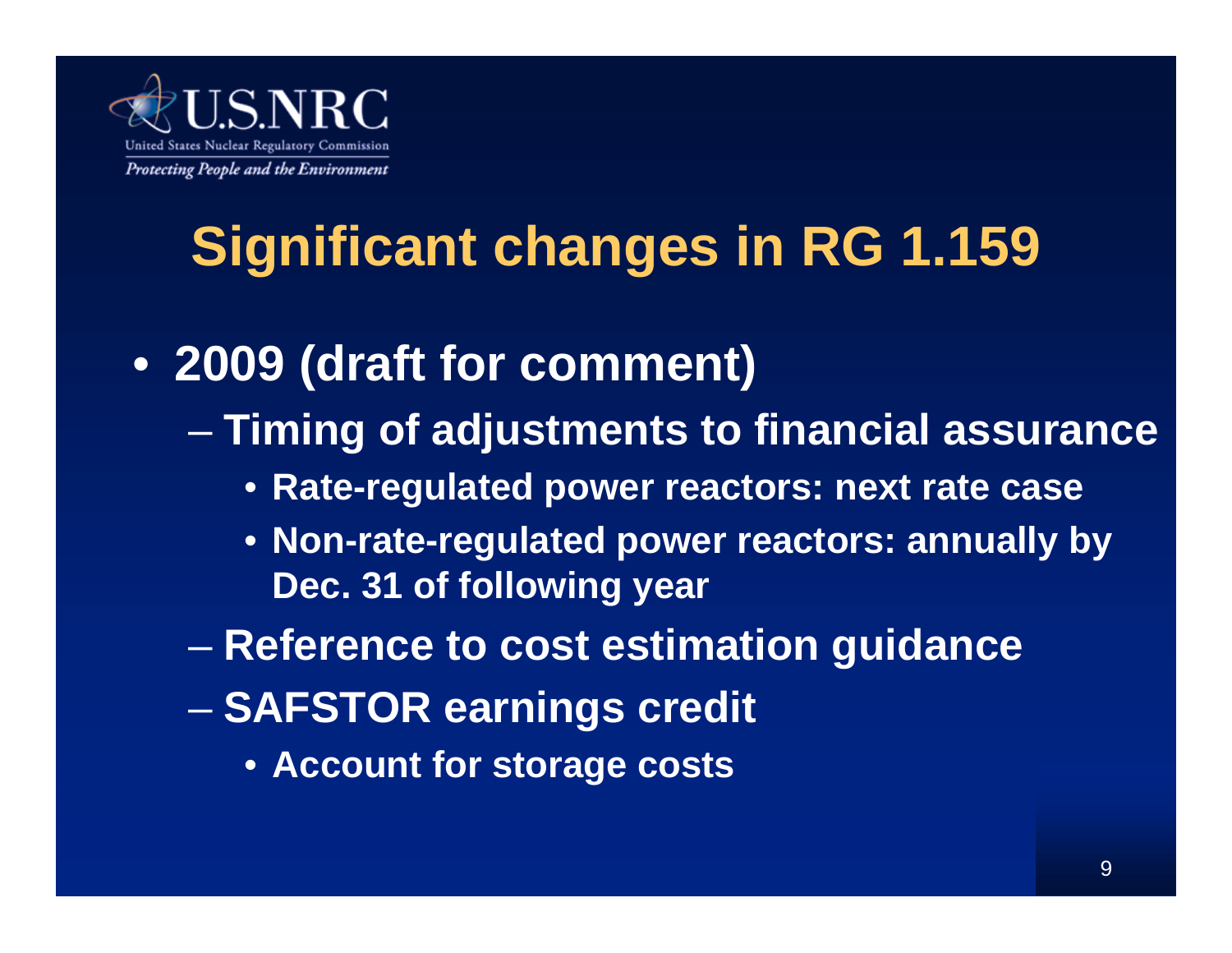

## **Reasons for changes to RG 1.159**

- **Timing of adjustments to financial assurance**
	- **Rate-regulated power reactor: emphasize each rate case should address decommissioning costs**

– **Non-rate-regulated power reactor: consistency with 50.75(b) which states, "the amount … must be adjusted annually."**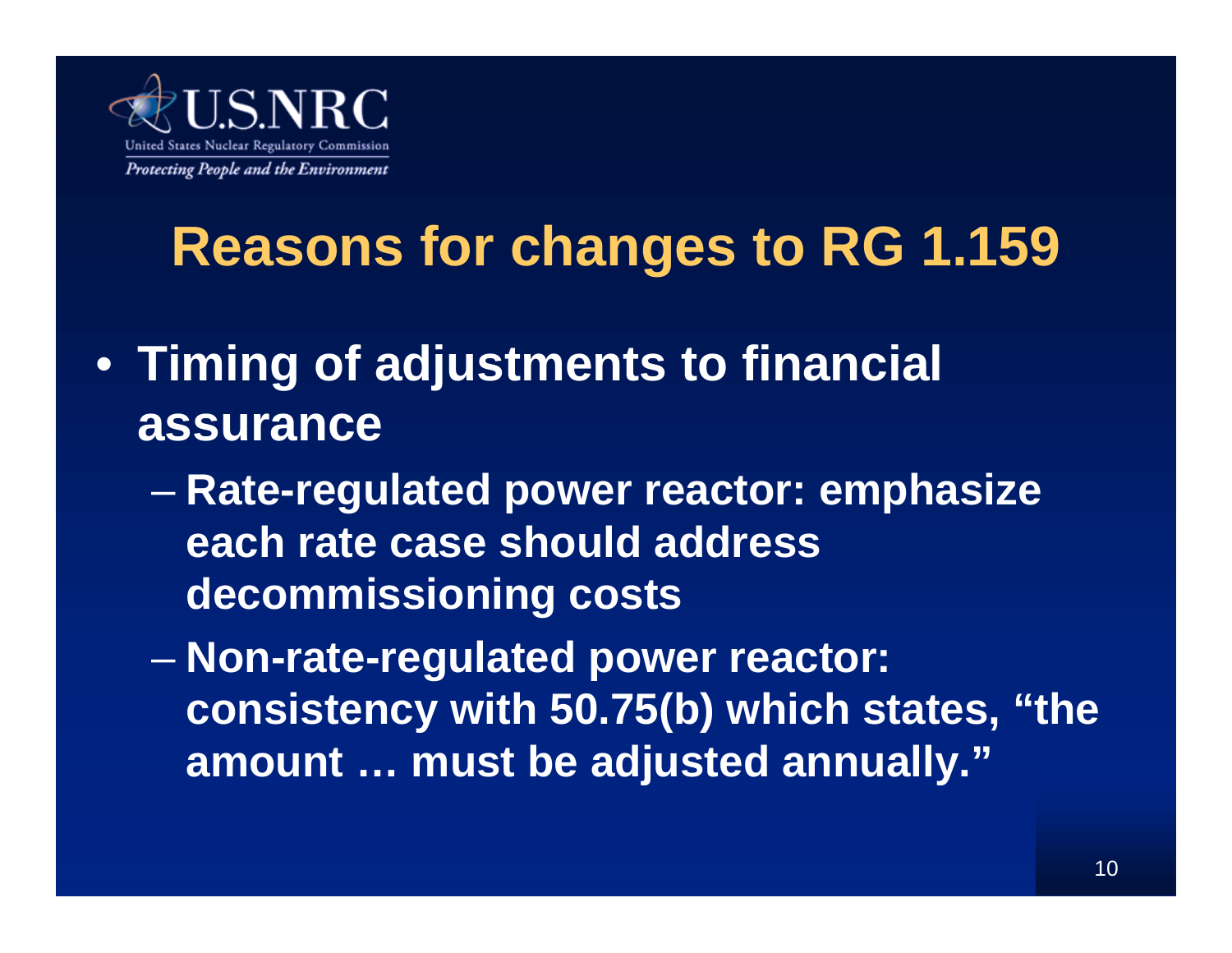

## **Reasons for changes to RG 1.159 (cont'd)**

- **Reference to cost estimation guidance** – **Identify guidance issued since 2003**
- **SAFSTOR earnings credit**  – **Reduce credit by the storage costs**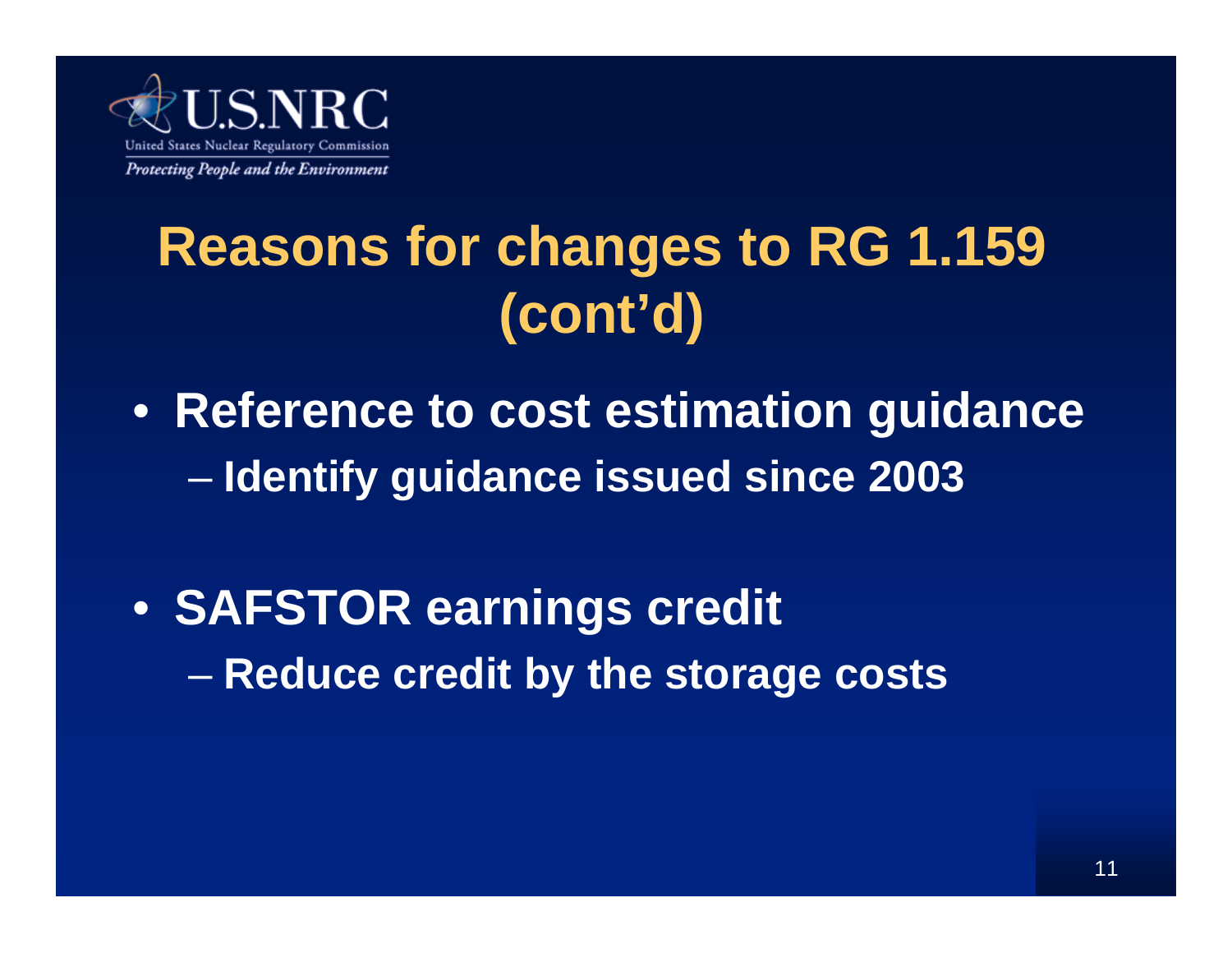

### **Summary History of RG 1.159 Timing of Adjustments for Power Reactors**

| <b>RG 1.159</b><br>(1990) |                                                                            | <b>RG 1.159, Rev.1</b><br>(2003) |                                      | <b>DG-1229</b><br>(2009)         |                                                                 |
|---------------------------|----------------------------------------------------------------------------|----------------------------------|--------------------------------------|----------------------------------|-----------------------------------------------------------------|
| <b>Utility</b>            | Non-utility                                                                | Rate-<br><b>Regulated</b>        | <b>Non-Rate-</b><br><b>Regulated</b> | <b>Rate-</b><br><b>Regulated</b> | <b>Non-Rate-</b><br><b>Regulated</b>                            |
| 5 years                   | No non-<br>utility<br>power<br><b>reactors</b><br>held a<br><b>license</b> | <b>6 years</b>                   | 2 years                              | <b>Every rate</b><br>case        | <b>Annually</b><br>by Dec. 31<br><b>of</b><br>following<br>year |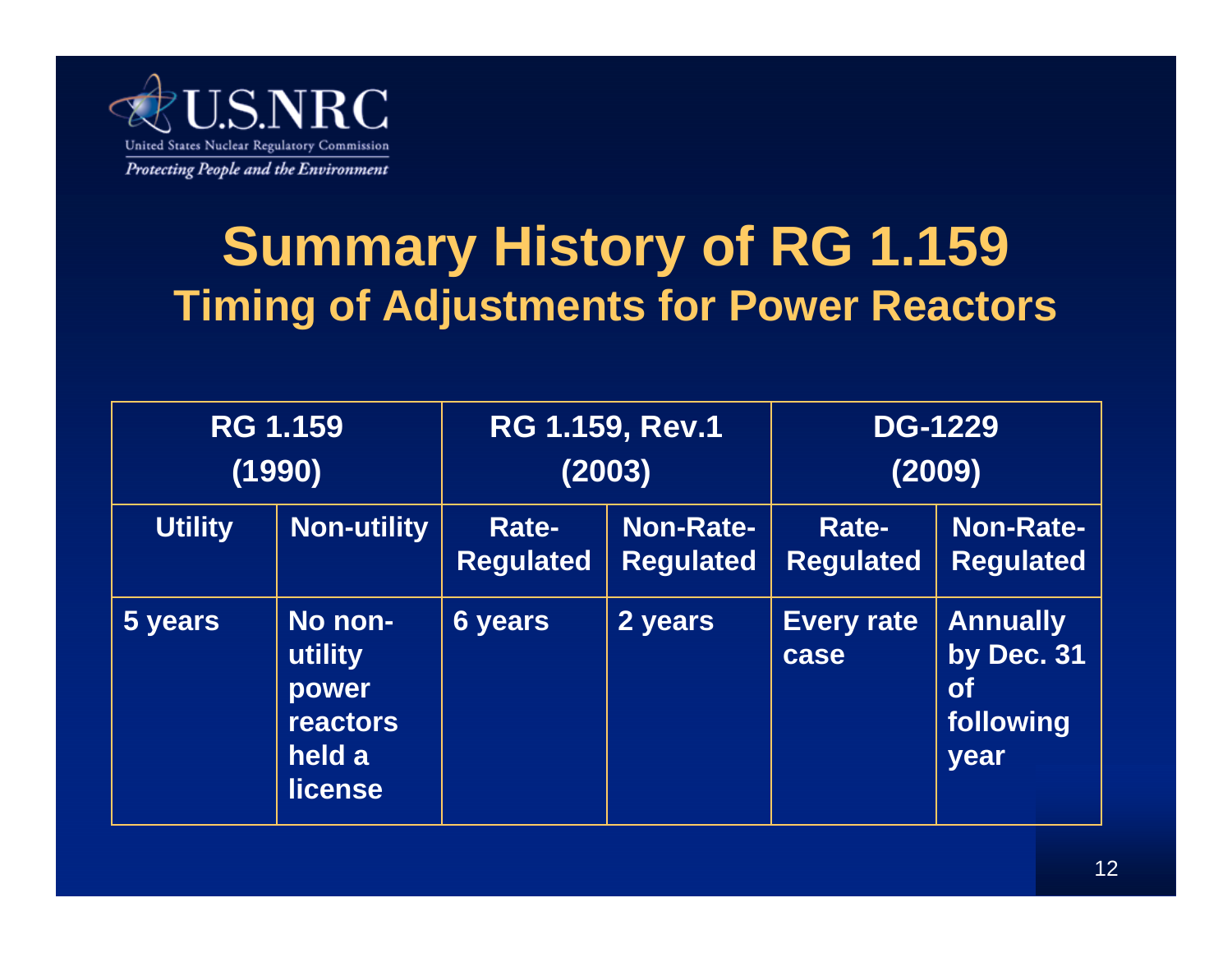



## **Contact for Comments**

- **E-mail**
	- **Aaron.Szabo@nrc.gov**
- **Mail**

**Rulemaking and Directives Branch Office of Administration U.S. Nuclear Regulatory Commission Washington, DC 20555–0001**

- **Written comments given at this meeting**
- **September 9, 2009 due date**